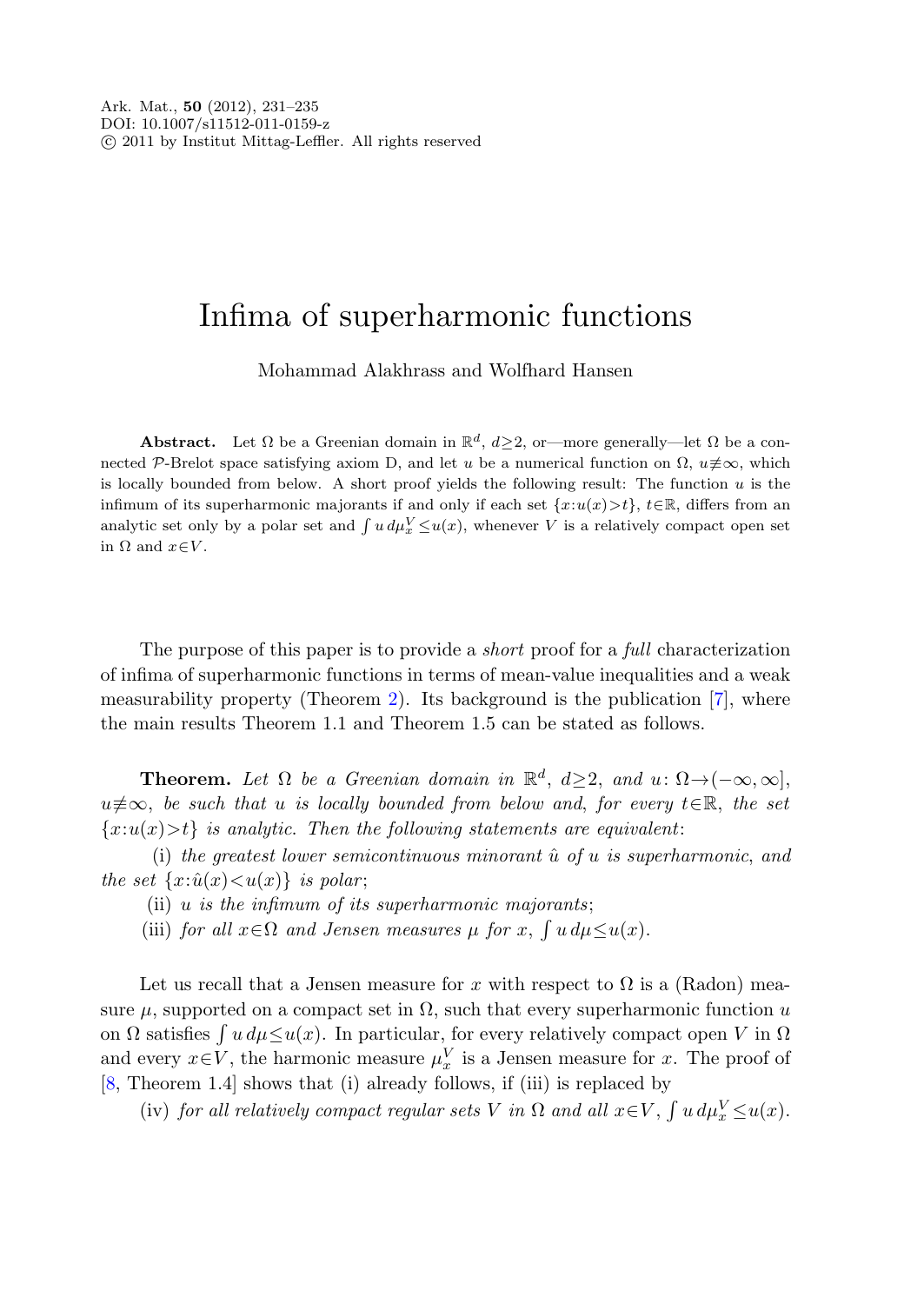For a recent discussion of the relation between Jensen measures and harmonic mea-sures see [[10\]](#page-4-2).

The proof for (i)  $\Rightarrow$  (ii) is short and straightforward (it can be reduced to four lines; see the proof of Theorem [2](#page-2-0)) and the implication (ii)  $\Rightarrow$  (iii) is almost trivial. However, the proof for the implication (iii)  $\Rightarrow$  (i) given in [[7\]](#page-4-0) (or the proof for  $(iv) \Rightarrow (i)$  in [[8\]](#page-4-1)) is quite involved and uses a duality theorem for Jensen measures which is based on an abstract duality theorem by D. A. Edwards.

Clearly, (iii) implies that u is nearly hyperharmonic and hence  $\hat{u}$  is superharmonic (see [\[3](#page-3-0)] and [[5\]](#page-3-1)). Moreover, it is well known that (ii) implies the polarity of the set  $\{x:\hat{u}(x) \lt u(x)\}\$  (see [\[6](#page-4-3)] or, for example, [\[2](#page-3-2), Theorem 5.7.1]). So the (only) interesting part in the theorem above is the fact that already (iii) implies that the set  $\{x:\hat{u}(x)\lt u(x)\}\)$  is polar.

We shall present a short proof for this implication (using harmonic measures only so that we might dispense with general Jensen measures; see also [[1\]](#page-3-3)) and, at the same time, remove the a priori measurability assumption on  $u$ . The latter is possible, since both (i) and (ii) already provide some regularity of the function  $u$ (it differs from a lower semicontinuous function only on a polar set, and it is finely upper semicontinuous, respectively).

In the sequel let  $\Omega$  be as in the theorem above or, more generally, let  $\Omega$  be a connected (metrizable)  $\mathcal{P}$ -Brelot space satisfying the axiom of domination. We introduce the following (weak) measurability property for numerical functions  $u$ on Ω.

<span id="page-1-0"></span> $(QA)$  For every  $t \in \mathbb{R}$ , the set  $E:=\{x:u(x) > t\}$  is *quasi-analytic*, that is, there exists an analytic set A in  $\Omega$  such that the symmetric difference  $E \triangle A$  is polar.

If u is a numerical function on  $\Omega$  having property (QA) and  $\mu$  is a Jensen measure for  $x \in \Omega$ , then u is  $\mu$ -measurable, since  $\mu$  does not charge polar sets in  $\Omega \backslash \{x\}.$ 

**Lemma 1.** If u and v are numerical functions on  $\Omega$  such that  $u=v$  quasieverywhere and v is finely lower or finely upper semicontinuous, then u satisfies (QA) (even with  $G_{\delta\sigma}$ -sets A).

*Proof.* Obviously, it suffices to show that v satisfies  $(QA)$ . We first suppose that v is finely lower semicontinuous, and fix  $t \in \mathbb{R}$ . Then  $V := \{x : v(x) > t\}$  is finely open. Hence the quasi-Lindelöf property implies that there exists a countable union  $\tilde{A}$  of compact sets and a polar set P such that  $V = A \cup P$  (see [[9,](#page-4-4) Section 1.XI.11] and  $[4, \text{II}.4.1, \text{VI}.5.14]$  $[4, \text{II}.4.1, \text{VI}.5.14]$ ).

Next, let us assume that v is finely upper semicontinuous, and hence  $-v$  is finely lower semicontinuous. So, for each  $n \in \mathbb{N}$ , there exists a countable union  $A_n$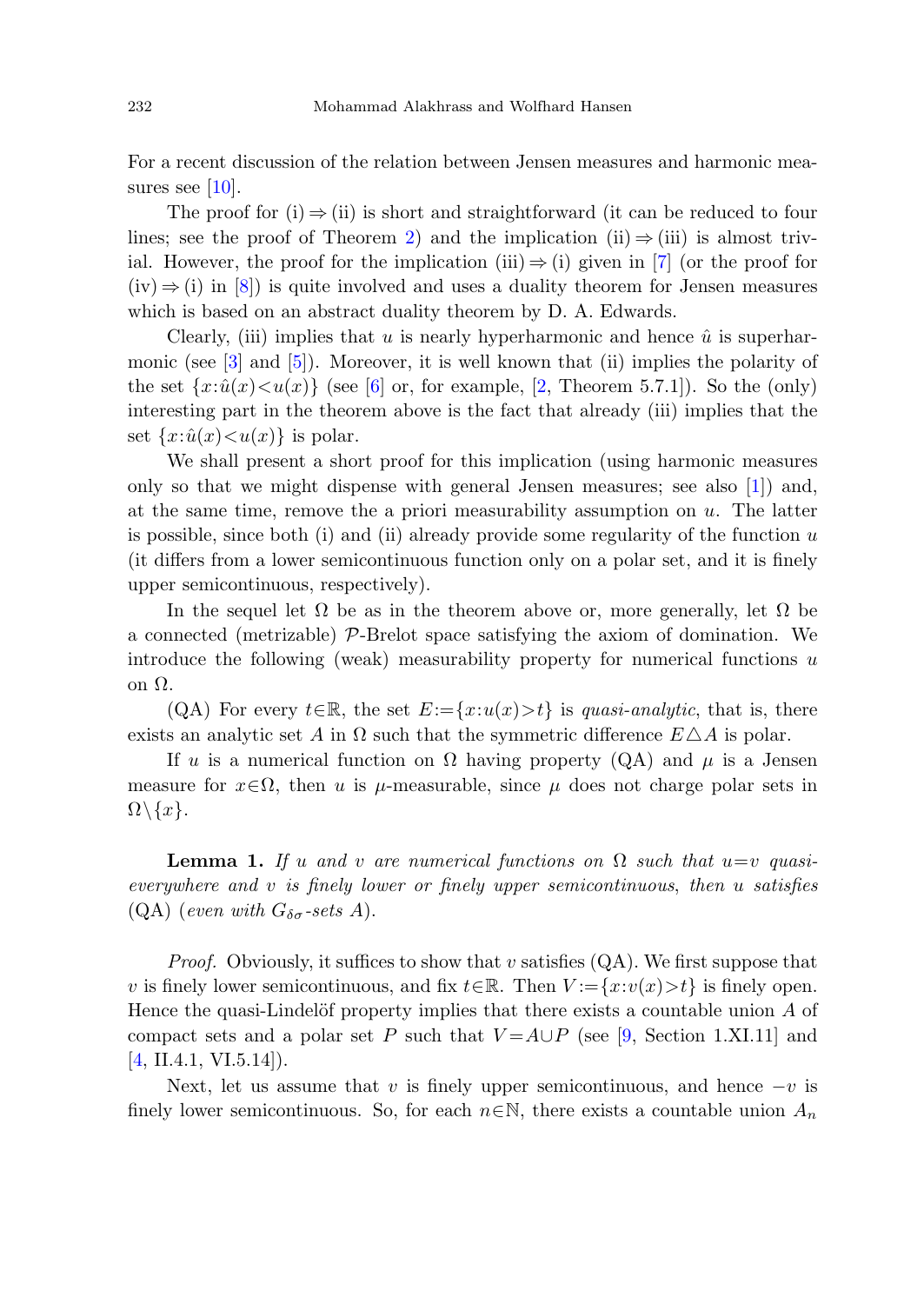<span id="page-2-0"></span>of compact sets and a polar set  $P_n$  such that  $\{x:-v(x) > -t-1/n\} = A_n \cup P_n$ . Then  $A:=\bigcup_{n=1}^{\infty} A_n^c$  is a  $G_{\delta\sigma}$ -set and  $\{x: v(x)>t\}=\bigcup_{n=1}^{\infty} (A_n\cup P_n)^c\subset A$ . Therefore, the set  $A \setminus \{x : v(x) > t\}$  is polar, since it is contained in the polar set  $\bigcup_{n=1}^{\infty} P_n$ .  $\Box$ 

**Theorem 2.** Let  $u: \Omega \to (-\infty, \infty]$  be such that  $u \not\equiv \infty$  and u is locally lower bounded. Then the following statements are equivalent:

(1)  $\hat{u}$  is superharmonic and  $\hat{u} = u$  quasi-everywhere;

 $(2)$  u is the infimum of its superharmonic majorants;

(3) (QA) holds and  $\int u \, d\mu \leq u(x)$  for all  $x \in \Omega$  and Jensen measures  $\mu$  for x;

(4) (QA) holds and  $\int u d\mu_x^V \le u(x)$  for all relatively compact open  $V \subset \Omega$  and all  $x \in V$ .

*Proof.* (1)⇒(2) Let  $x \in \Omega$  be such that  $u(x) < \infty$ , and let  $\varepsilon > 0$ . There exists a superharmonic function w on  $\Omega$  such that  $w \geq 0$ ,  $w(x)=u(x)-\hat{u}(x)+\varepsilon$ , and  $w(y)=\infty$ whenever  $y \in \Omega$ ,  $y \neq x$  and  $\hat{u}(y) < u(y)$ . Let  $v = \hat{u} + w$ . Then v is superharmonic on  $\Omega$ ,  $v > u$  and  $v(x) = u(x) + \varepsilon$ .

 $(2) \Rightarrow (3)$  Clearly, u is finely upper semicontinuous. So the assumption  $(QA)$ holds, by Lemma [1](#page-1-0). Let  $\mu$  be a Jensen measure for  $x \in \Omega$ . Then  $\int u \, d\mu \leq \int v \, d\mu \leq v(x)$ whenever v is a superharmonic majorant of u. Thus  $\int u d\mu \leq u(x)$ .

 $(3) \Rightarrow (4)$  This is trivial.

 $(4) \Rightarrow (1)$  Let  $w_0$  be a continuous superharmonic function on  $\Omega$ ,  $0 \lt w_0 \lt \infty$ . Let us suppose first that  $u \leq Mw_0$  for some  $M>0$ . Then  $\hat{u}$  is superharmonic, since the function  $u$  is nearly hyperharmonic.

The set  $\{x:\hat{u}(x) \lt u(x)\}\$ is the union of the sets  $\{x:\hat{u}(x) \leq s\} \cap \{x:s\lt u(x)\}\$ , s rational, where the sets  $\{x:\hat{u}(x)\leq s\}$  are closed and the sets  $\{x:s\lt u(x)\}\$  are quasianalytic. Hence there exists an analytic set A and a polar set P in  $\Omega$  such that

$$
\{x: \hat{u}(x) < u(x)\} = A \triangle P.
$$

To prove that  $\hat{u}=u$  quasi-everywhere, it clearly suffices to show that all compact subsets of A are polar.

So let us fix a compact subset  $K$  of  $A$ . Let  $U$  be a relatively compact open neighborhood of K in  $\Omega$  and set  $V := U \setminus K$ . The functions  $g: x \mapsto \int \hat{u} d\mu_x^V$  and  $h: x \mapsto \int u \, d\mu_x^V$  are harmonic on V, and  $g \leq h$ . Moreover,  $h \leq u$ , by assumption, and hence  $h \leq \hat{u}$ , by the continuity of h. By the axiom of domination, g is the greatest harmonic minorant of  $\hat{u}$  on V. So  $q=h$ . Fixing  $x\in V$ , we conclude that  $\mu_x^V(K \backslash P)=0$ , since  $\hat{u} \leq u$  on  $\Omega$  and  $\hat{u} \lt u$  on  $K \backslash P$ . Knowing that  $\mu_x^V$  does not charge polar sets, we see that  $\mu_x^V(K)=0$ , and hence

$$
\inf\{s(x) : s \text{ is superharmonic on } U \text{ and } s \ge 1_K w_0\} =: {}^{U}R_{w_0}^K(x) = \int_K w_0 d\mu_x^V = 0
$$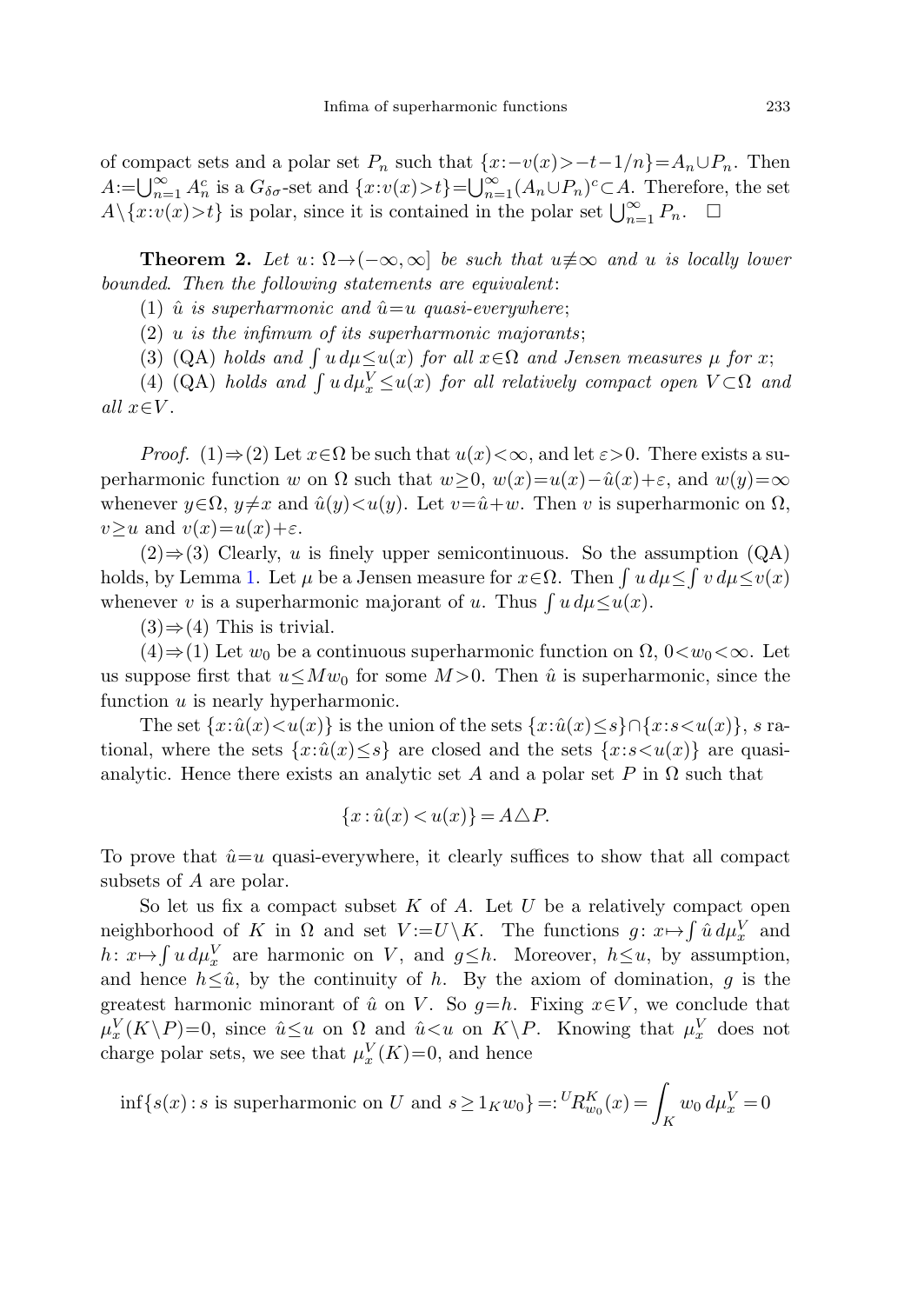(see, for example, [\[4](#page-3-4), VI.2.9]). So the lower semicontinuous regularization w of  $^U R_{w_0}^K$ is a positive superharmonic function on U which vanishes on  $U\setminus K$ . By ellipticity,  $w=0$  on U. Thus K is polar.

In the general case, we apply the preceding result to  $u_m:=\min\{u, m w_0\}, m \in \mathbb{N}$ . For every  $m \in \mathbb{N}$ , the function  $u_m$  satisfies (4), and  $\hat{u}_m = \min{\{\hat{u}, m w_0\}}$ . In particular,  $\hat{u}_m \uparrow \hat{u}$  and  $\{x:\hat{u}_m(x) \leq u_m(x)\}\uparrow \{x:\hat{u}(x) \leq u(x)\}\$ as  $m \to \infty$ . Thus (1) holds.  $\Box$ 

Remark 3. (a) If there exists a nonpolar set A in  $\Omega$  which is inner polar and measurable with respect to all harmonic measures, then the assumption  $(QA)$  in  $(4)$ cannot be omitted. To see this it suffices to consider the function  $u:=1_A$ . Indeed, such a set A has no interior points. Hence  $\hat{u}=0$ , and the set  $\{x:\hat{u}(x) is$ nonpolar. But, for all relatively compact open sets V in  $\Omega$  and  $x \in V$ .

$$
\int u \, d\mu_x^V = \mu_x^V(A) = \sup \{ \mu_x^V(K) : K \text{ compact in } A \} = 0 \le u(x).
$$

(b) It is easily seen (directly or noting that (1) is a local statement) that we may replace (4) by

(4') (QA) holds and there exists a covering of  $\Omega$  by open sets  $\Omega_i$ ,  $i \in I$ , such that  $\int u d\mu_x^V \le u(x)$  for all relatively compact open  $V \subset \overline{V} \subset \Omega_i$  for some  $i \in I$ , and all  $x \in V$ .

<span id="page-3-3"></span>However, it is certainly not sufficient to consider sets  $V$  from an arbitrary base V of open sets in  $\Omega$ . Indeed, let  $\Omega := \mathbb{R}^d$ ,  $d \geq 3$ . For  $1 \leq j \leq d$ , let  $A_j$  be the set of all  $x=(x_1,...,x_d)$  such that  $x_j$  is rational, and let  $A:=\bigcup_{j=1}^d A_j$ ,  $u:=1_{A^c}$  and  $\mathcal{V} := \left\{ \prod_{j=1}^d (\alpha_j, \beta_j) : \alpha_j \text{ and } \beta_j \text{ are rational} \right\}.$  For every  $V \in \mathcal{V}, u=0$  on the boundary of V, and hence  $\int u d\mu_x^V = 0 \le u(x)$ ,  $x \in V$ . Of course,  $\hat{u} = 0$  and  $\{x : \hat{u}(x) = u(x)\}$  is the Lebesgue null set A so that  $\{x:\hat{u}(x) \leq u(x)\} = A^c$  is far from being polar.

## **References**

- <span id="page-3-4"></span><span id="page-3-2"></span><span id="page-3-1"></span><span id="page-3-0"></span>1. Alakhrass, M., Superharmonic and Multiply Superharmonic Functions and Jensen Measures in Axiomatic Brelot Spaces, Ph.D. Thesis, McGill University, Montreal, QC, 2009.
- 2. Armitage, D. H. and Gardiner, S. J., Classical Potential Theory, Springer Monographs in Mathematics, Springer, London, 2001.
- 3. BAUER, H., *Harmonische Räume und ihre Potentialtheorie*, Springer, Berlin, 1966.
- 4. BLIEDTNER, J. and HANSEN, W., Potential Theory—An Analytic and Probabilistic Approach to Balayage, Universitext, Springer, Berlin, 1986.
- 5. Brelot, M., Lectures on Potential Theory (Notes by K. N. Gowrisankaran and M. K. Venkatesha Murthy), Lectures on Mathematics **19**, Tata Institute of Fundamental Research, Bombay, 1967.